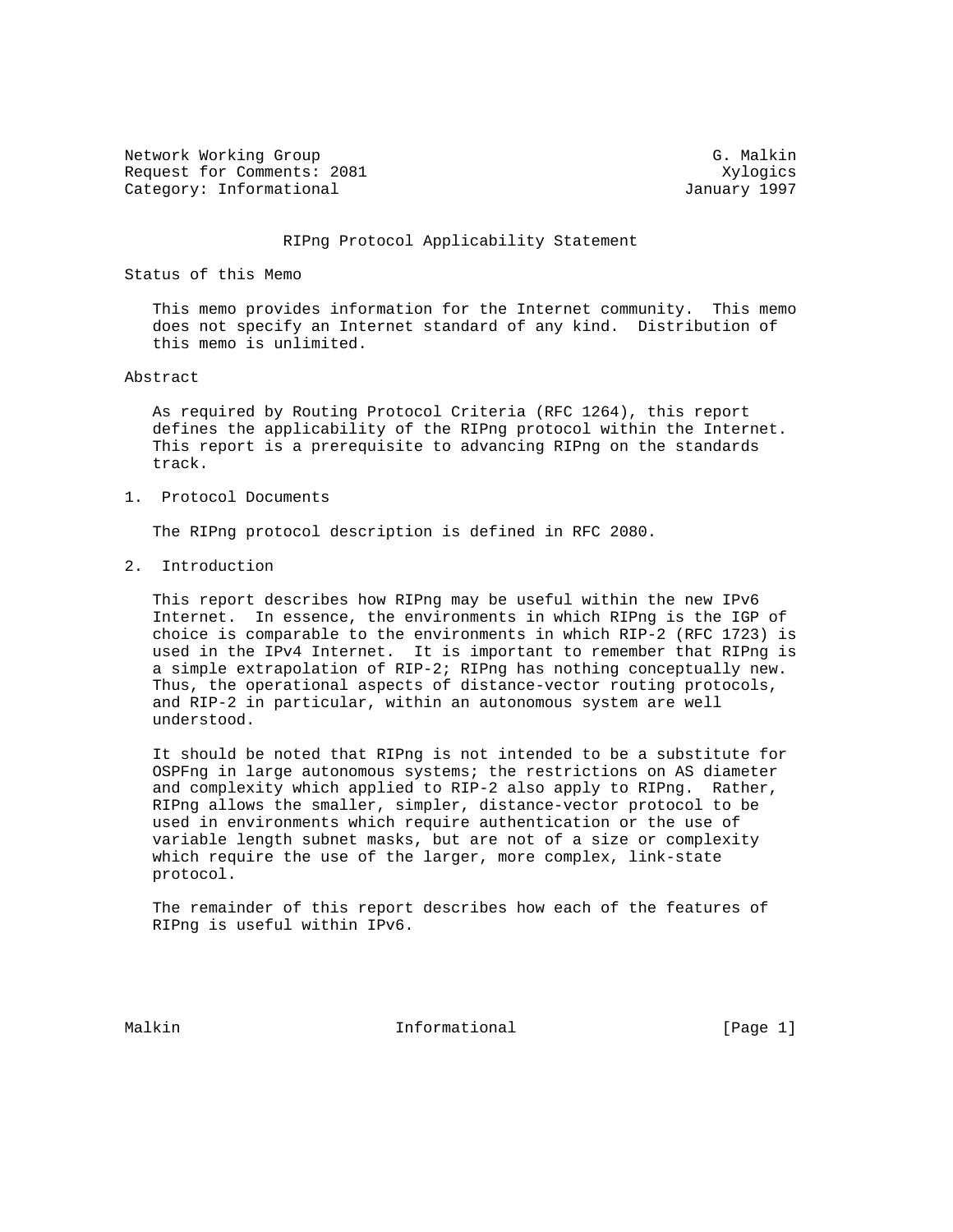## 3. Applicability

 A goal in developing RIPng was to make the minimum necessary change to RIP-2 to produce RIPng. In essence, the IPv4 address was expanded into an IPv6 address, the IPv4 subnet mask was replaced with an IPv6 prefix length, the next-hop field was eliminated but the functionality has been preserved, and authentication was removed. The route tag field has been preserved. The maximum diameter of the network (the maximum metric value) is 15; 16 still means infinity (unreachable).

 The basic RIP header is unchanged. However, the size of a routing packet is no longer arbitrarily limited. Because routing updates are never forwarded, the routing packet size is now determined by the physical media and the sizes of the headers which precede the routing data (i.e., media MTU minus the combined header lengths). The number routes which may be included in a routing update is the routing data length divided by the size of a routing entry.

#### 3.1 Prefix

 The address field of a routing entry is 128 bits in length, expanded from the 32 bits available in RIP-2. This allows the RIP entry to carry an IPv6 prefix.

3.2 Prefix Length

 The 32-bit RIP-2 subnet mask field is replaced by an 8-bit prefix length field. It allows the specification of the number of bits in the prefix which form the actual prefix.

3.3 Next Hop

 The ability to specify the next hop, rather than simply allowing the recipient of the update to set the next hop to the sender of the update, allows for the elimination of unnecessary hops through routers which are running multiple routing protocols. Consider following example topology:

| $ IR1 $ $ IR2 $                     |                            | $ XR1 $ $ XR2 $                         |             |
|-------------------------------------|----------------------------|-----------------------------------------|-------------|
| $- - + - -$                         | $--+--$                    | $- - + - -$                             | $- - + - -$ |
| and the contract of the contract of |                            | and the contract of the contract of the |             |
|                                     | --+-------+-------------+- |                                         |             |
|                                     | --------RIPng--------      |                                         |             |

Malkin **Informational** Informational [Page 2]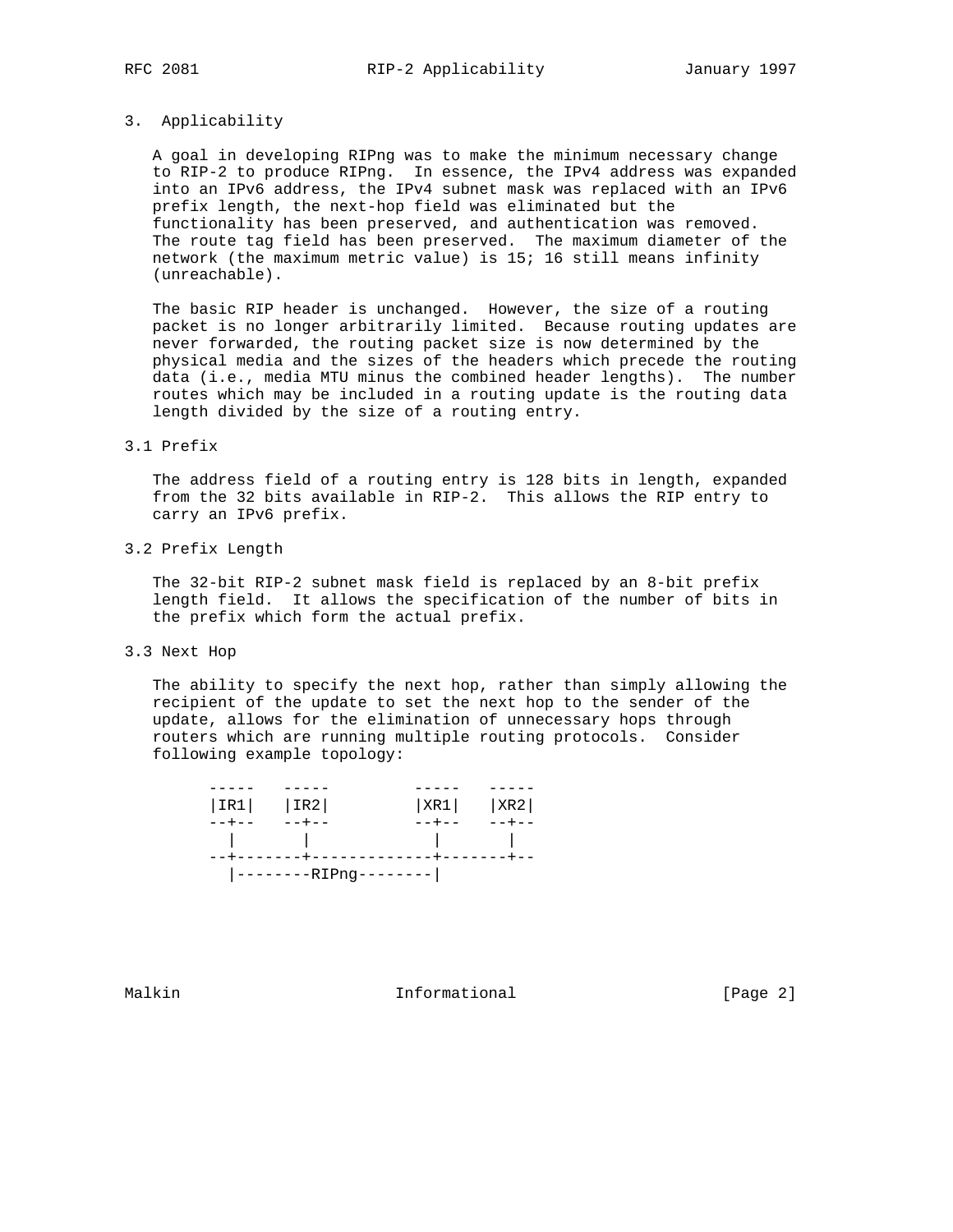The Internal Routers (IR1 and IR2) are only running RIPng. The External Routers (XR1 and XR2) are both running BGP, for example; however, only XR1 is running BGP and RIPng. Since XR2 is not running RIPng, the IRs will not know of its existance and will never use it as a next hop, even if it is a better next hop than XR1. Of course, XR1 knows this and can indicate, via the Next Hop mechanism, that XR2 is the better next hop for some routes.

# 3.4 Authentication

 Authentication, which was added to RIP-2 because RIP-1 did not have it, has been dropped from RIPng. This is safe to do because IPv6, which carries the RIPng packets, has build in security which IPv4 did not have.

# 3.5 Packet Length

 By allowing RIPng routing update packets to be as big as possible, the number of packets which must be sent for a complete update is greatly reduced. This in no way affects the operation of the distance-vector protocol; it is merely a performance enhancement.

3.6 Diameter and Complexity

 The limit of 15 cost-1 hops is a function of the distance-vector protocol, which depends on counting to infinity to resolve some routing loops. If infinity is too high, the time it would take to resolve, not to mention the number of routing updates which would be sent, would be prohibitive. If the infinity is too small, the protocol becomes useless in a reasonably sized network. The choice of 16 for infinity was made in the earliest of RIP implementations and experience has shown it to be a good compromise value.

 RIPng will efficiently support networks of moderate complexity. That is, topologies without too many multi-hop loops. RIPng also effeciently supports topologies which change frequently because routing table changes are made incrementally and do not require the computation which link-state protocols require to rebuild their maps.

# 4. Conclusion

 Because the basic protocol is unchanged, RIPng is as correct a routing protocol as RIP-2. RIPng serves the same niche for IPv6 as RIP-2 does for IPv4.

5. Security Considerations

RIPng security is discussed in section 3.4.

Malkin **Informational Informational** [Page 3]